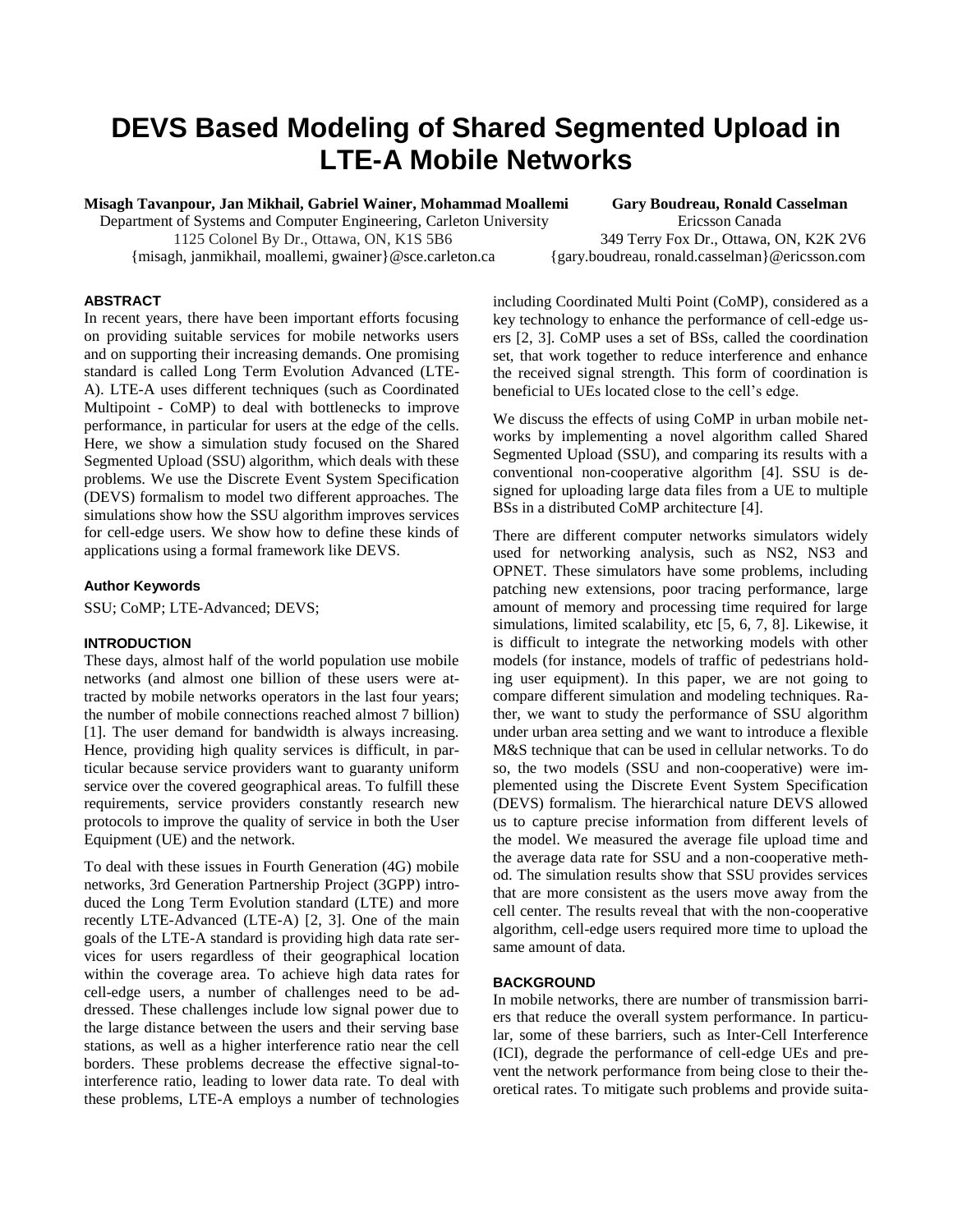ble services for users, the LTE-A standard uses different technologies such as CoMP [2, 3].

Figure 1 illustrates a simple geographical area that is divided in to a number of cells, and each cell has one base station (BS), located at the center of the cell. When a UE is within a reasonable distance from its serving BS (the BS in the same cell, which is located in the cell center), the received signal is strong enough to provide a high data rate communication. However, this situation changes when the UE moves away from the cell center and towards the cell's edge. Due to the increased distance between the UE and its serving BS, the signal power decreases. In addition, when the UE is located close to the cell's edges, the UE receives other interfering signals from the BSs in the neighbouring cells, which reduce the signal strength.



## **Figure 1. CS/CB and JP transmissions in LTE-Advanced.**

CoMP was introduced by 3GPP in Release 11 as a key feature to increase the performance of cell-edge users [2, 3]. Essentially, CoMP employs the BSs in a coordinated manner. These BSs establish a coordination set, which attempts to reduce the interfering signal levels as well as increase the desired signal level [4]. As seen in Figure 1, neighbouring BSs can exchange information and data through the highspeed 3GPP standard interfaces called X2 [2, 3].

There are two different approaches for CoMP based on the way the data and scheduling information are made available at the BSs in a coordination set: Coordinated scheduling/Beamforming (CS/CB), and Joint Processing (JP) [4]. Also, there are two architectures for implementing CoMP in LTE-A, depending on how scheduling decisions are made: centralized and distributed [4]. In centralized CoMP there is central entity where all the UEs' data and channel information is available. The central unit is responsible for the scheduling operations. In the distributed CoMP architecture, the UEs feed back their channel state information to their serving BS, which in turn, shares this information with other BSs in the coordination set. Each BS in the coordination set performs the scheduling operations independently.

The SSU algorithms is used to upload user data files to a set of coordinated BSs using distributed CoMP, and it has a few similarities with the BitTorrent peer-to-peer protocol [4, 9]. BitTorrent is used to speed up the download of large files by allowing users to join a swarm of hosts to download and upload from each other simultaneously. This method increases the download speed compared to traditional methods, in which users download a file from a single server. SSU employs a similar approach to that used in Bit-Torrent to improve data upload from one UE to a set of coordinating BSs. When a cell-edge UE wants to upload a large file, it divides the file into a number of small segments. Then, the UE uploads each of these segments to the BSs in the coordination set. Finally, the segments are gathered by the serving BS, and joined to recreate the data file. In this approach, a UE transfers segments of the file to multiple BSs in the coordination set independently. As a result, we can expect a dynamic adjustment of the data flow in which BSs with better communication channels receive more segments from the UE. This results in a faster and more efficient upload for cell-edge UEs [4].

There have been numerous investigations of new standards and protocols to fulfil the users' requirements and increase their performance. Testing the effectiveness of the proposed methods and investigating different aspects of their operation is easier when using Modeling and Simulation (M&S): one can build a model for a network, simulate it, and test and evaluate the proposed approaches under different test configurations and scenarios. In [10], the authors mentioned that testing is one of the recurring problems in LTE networks. They used NS2 to build an LTE/SAE model to test different parameters. In [11], the authors used OPNET as their platform to study discontinuous reception in LTE networks. They show that this approach leads to better battery power usage of the UEs with a potential increase in latency. In [12], the authors used NS3 to implement carrier aggregation to study scalable video multicast to LTE-A user groups.

Here, we use DEVS [13] to model the mobile network as well as SSU and the conventional non-cooperative algorithms. DEVS theory is a methodology to represent models and it provides an abstract description of the system of interest. The Coupled components maintain the hierarchical structure of the system, while each Atomic component represents a behavior of a part of the system. Atomic components are the basic building blocks of the system, which are composed of I/O ports and a finite state timed automaton representing the behavior of the model [13]. In particular, we used the CD++ toolkit as the platform to implement the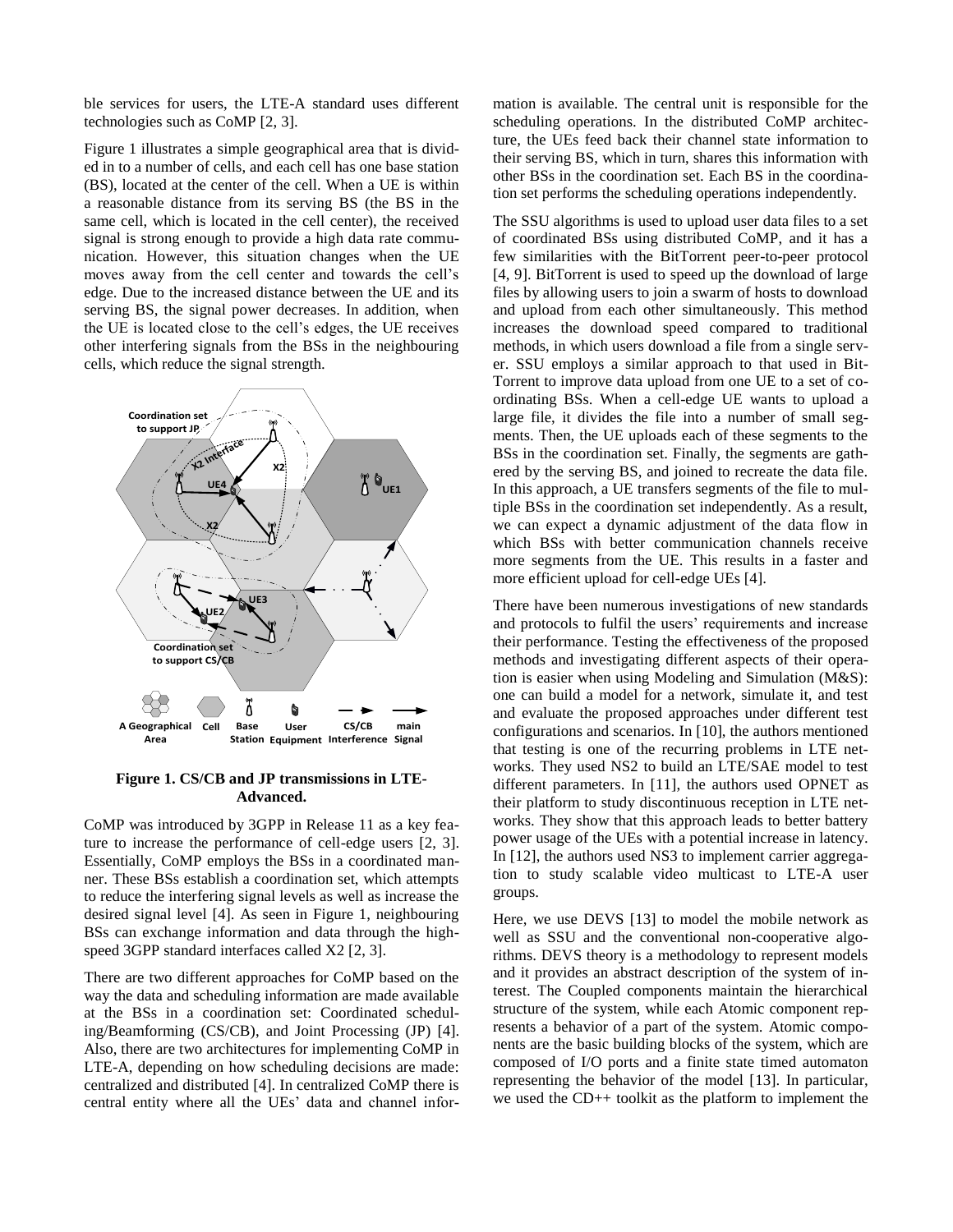DEVS models. This toolkit provides a built-in specification language to implement the DEVS Atomic models. Users can implement model definitions using C++. A Model file is used to define the hierarchical structure of the Coupled models and to initialize the atomic models' parameters [2, 13].

# **The SSU Algorithm**

One of the main objectives for service providers is to deliver high data rates for their users. However, as discussed in the previous sections, this is challenging for cell-edge users. Therefore, uploading large files to the network is a slow process if the users are located near the cell's edge. SSU tries to improve the upload speed by allowing UEs to spread their data transfer over multiple links to a number of BSs, rather than only communicating with the serving BS. The non-serving BSs send the pieces they receive from the UE to the serving BS through the X2 backhaul links.

Before the SSU upload process begins, the data file that the UE intends to upload is fragmented into a number of pieces. Based on the file size, the number of BSs in the coordination set, and the conditions of the uplink channels, the size of the piece is defined. Before uploading file pieces to the network, the UE creates and uploads a file descriptor, (*MetaInfo*), which includes the size of the actual data file (in bytes), the number of pieces, as well as other information describing the data file. The UE can quickly transfer the MetaInfo to its serving BS due to its small size [4]. Figure 2 shows the various steps of the SSU upload process [4].



**Figure 2. Shared Segmented Upload steps [4].**

The SSU algorithm steps are as follows:

- 1. The UE sends an *Upload Request* message to all BSs in its coordination set.
- 2. The BSs reply with a *Handshake* message.
- 3. The UE sends the *MetaInfo* file to the serving BS.
- 4. The Serving BS forwards the *MetaInfo* file to other BSs in the coordination set.
- 5. The BSs use the *Bitfield* message to acknowledge the receipt of this file. The *Bitfield* message also tells the UE about the pieces available on the BSs.
- 6. The UE starts sending the pieces (*Piece* message).
- 7. Once the BSs receive the pieces, they send them to the serving BS through the backhaul.
- 8. Once all the pieces are transferred to the BSs in the coordination set, the UE sends a *Done* message.
- 9. The serving BS acknowledges the receipts of all the pieces by sending a *Bitfield* message to the UE.
- 10. If the *Bitfield* message is not received, the UE continues sending the missing pieces and repeats steps 8 through 10.

# **MODELING OF MOBILE NETWORK IN DEVS**

We designed a DEVS model to examine the performance of a mobile network with multiple upload protocols, including the proposed SSU algorithm. The structure of this model is shown in Figure 3 [4].





**Figure 3. Simplified DEVS model hierarchy for mobile network model (Q: Queue, P: Processor) [4].**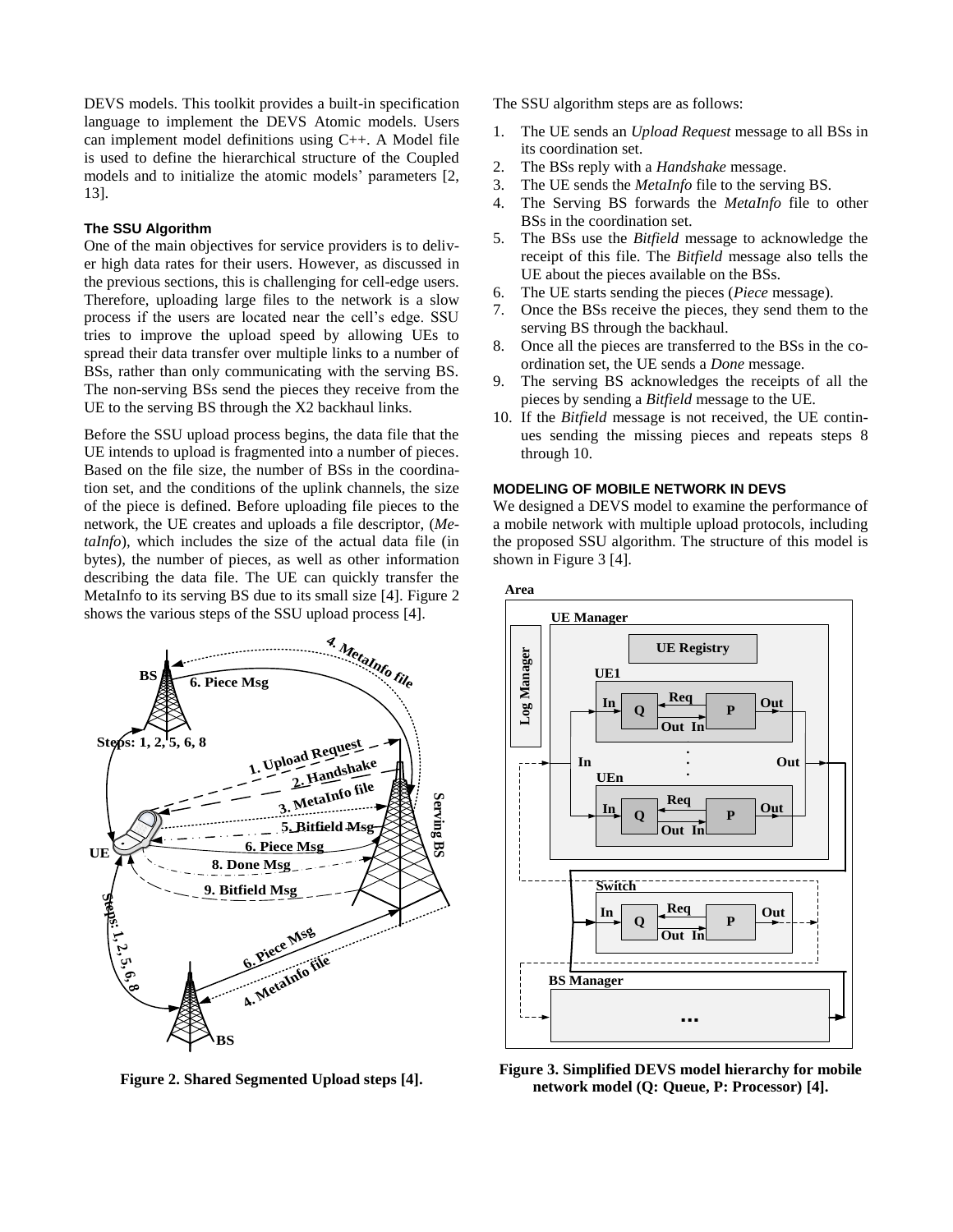The top-level model is called *Area*, and consists of one Atomic model (*LogManager*) and other Coupled models: *Switch*, *UEManager*, and *BSManager* [4]. *UEManager* contains a registry model responsible for coordinating and updating UE variables, along with a number of UE models. UE variables include its position, speed, direction, links to BSs, and transmission parameters. *BSManager* has a similar structure but handles all the operations for the Area's BSs. Each BS and UE model is composed of two Atomic models: *Queue* and *Processor*. All the *Queue* Atomic models operate in the same manner: they accept incoming messages with a valid destination address, store them in a list, and release the message with the least delay time to the processor when it is ready to process a new message. In this way, *Queue* is responsible for modeling network propagation delays. On the other hand, the *Processor* model operates based on the definition of the algorithm being modeled. The *Switch* Coupled model facilitates the communications between the UEs and BSs. Instead of defining interconnections between each pair of models (which can grow quickly as the number of UEs and BSs increase), the *Switch* is used to receive all the sent messages, and to broadcast them to all the other models. The models can then select their messages based on the destination address defined in each message. This helps simplifying the model definition. Finally, the *LogManager* is used to collect statistics and log simulation events into log files.

Figure 4 shows a simplified segment of a model file. The model file is used to define a DEVS Coupled model and its hierarchical structure using the CD++ tool [22]. In the model file, Coupled models list their components and links between them, and Atomic models list their parameters.

```
[top]
components: logManager@LogManager switch
components: UEmanager BSmanager
...
Link: out@switch in@UEmanager
...
[logManager]
areaConfiguration: rural
bsCounter: 16ueCounter: 64
...
[UEmanager]
components: UEregistry@UERegistry UE1 UE2... 
UE64
...
[UEregistry]
areaConfiguration: rural
...
[UE1]
components: UE1Queue@UEQueue 
UE1Processor@Node
...
[UE1Processor]
UEId: 1 currentX: 23729 currentY: 14210
```
**Figure 4. Simplified model file of an area [4].**

...

Each Atomic model described above is defined in a C++ class. Aside from these, a number of other passive classes have been defined. Figure 5 below depicts a simplified UML class diagram of the model. The *BS* class represents a *BSProcessor* by its id, type, coordinates, height from ground, height from the average rooftop, carrier frequency, transmission power, antenna gain, and a list of connections with the UEs in range. The *Node* class characterizes a *UEProcessor* using its id, current coordinates, destination coordinates, speed, transmission power, antenna gain, and a list of connections to the in-range BSs. The *UELink* and *BSLink* classes are linked lists held by every *BS* and *UE,*  and it contains the uplink and downlink parameters, respectively. These metrics include the link separation distance, path loss, and the received power. *UELink* and *BSLink* have methods to compute these metrics in an urban area setting, given the properties of the link's sender and receiver.



**Figure 5. Simplified class diagram of the model.**

In each simulation run, each UE only uploads a single file. The state diagram of UEProcessor is shown in Figure 6. *UEProcessor* has 9 states: *Idle*, *CreateAndUpload*, *UploadRequest*, *RcvHandshake*, *SendMetaInfo*, *RcvBitField*, *SendPiece*, *SendDone*, and *RcvDoneBitField*. On the other hand, a BS receives and sends messages to multiple BSs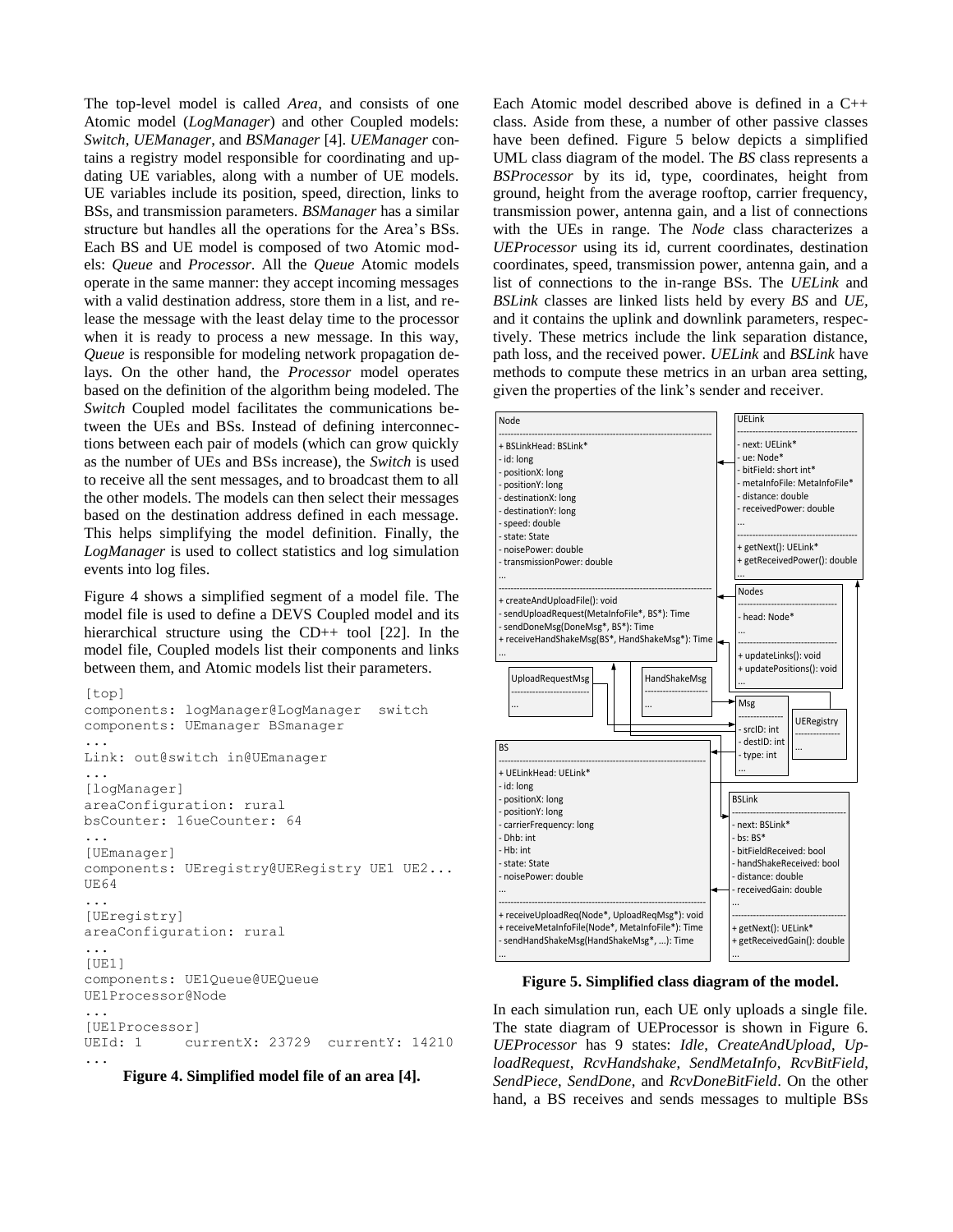and UEs during the upload processes and therefore, its state transitions are more complex. To simplify its implementation, a *BSProcessor* only cycles through four states every time an external message is received: *Idle, Receive, Process*, and *Send*. The operation of the *BSProcessor* depends on the state of the communication link between the BS and the sender of the message. The *UELink* class holds this state.



**Figure 6. UEProcessor DEVS graph.**

In order to evaluate the performance of the SSU algorithm, another conventional non-cooperative algorithm was implemented: each UE only interacts with its serving BS instead of all the BSs in its coordination set. A UE starts the upload with a request message, similar to the one employed in SSU. Once the BS acknowledges the request, the UE starts uploading the data file in variable sized packets, which depend on the available bandwidth and data rate for the link. The upload processes ends when the UE sends the BS a Done message following the last data packet. It is worth mentioning that, to further evaluate the performance of the SSU algorithm, we require implementing other LTE-A CoMP algorithms as well.

#### **SIMULATION CASE STUDIES**

In [4], we introduced the SSU algorithm to solve the problem of user upload in LTE-A networks. We showed a rural area setting as the first scenario to evaluate the performance of the proposed algorithm. We also need to test the functionality of the SSU algorithm (and measure parameters such as latency) under an urban area setting. In this section, we discuss how we test correctness and performance of the SSU algorithm in an urban area scenario, whose conditions are completely different, compared to those of rural areas.

As discussed earlier, the main objective of using CoMP in LTE-A networks is to provide consistent service for the users regardless of their location. Therefore, our first group of simulations focuses on the users' performance as a function of their distance from their serving BS. The UEs are distributed randomly in a narrow range of distances from the cell center (where their serving BS is located). In each iteration, we increase this distance, allowing us to study the effects on the performance of the SSU algorithm [4]. The second group of simulations investigate only the cell-edge users' performance. To do so, the UEs are distributed randomly close to the edge of the cells. In each simulation, we injected a different number of UEs in the network area.

The configurations that are required to run both scenarios and the formulas to compute parameters for an urban area setting are extracted from [14]. Two carrier frequencies are considered:  $900$  and  $2000$   $MHz$ . The maximum UE and BS transmission powers are 21 and 43  $dBm$  respectively. The rest of the parameters are listed in Table 1 [14].

| <b>Parameter</b>                              | Value           |          |
|-----------------------------------------------|-----------------|----------|
| Frequency                                     | 900 MHz         | 2000 MHz |
| <b>BS</b> Antenna Gain                        | 12dB            | 15dB     |
| Transmission bandwidth                        | 5 MHz           |          |
| Noise Density                                 | $-174$ dBm/Hz   |          |
| <b>MCL</b>                                    | 70dB            |          |
| BS Antenna Height above roof-<br>top (Dhb)    | 15 <sub>m</sub> |          |
| <b>BS</b> Antenna Height above<br>ground (Hb) | 45 m            |          |
| LogF                                          | 10dB            |          |
| File size                                     | [0.5MB, 64MB]   |          |
| Maximum BS power                              | 43              |          |
| Maximum power per DL traffic<br>channel       | 30 dBm          |          |
| Minimum BS power per user                     | 15 dBm          |          |
| <b>BS</b> Noise figure                        | 5 dB            |          |
| Maximum UE power                              | 21 dBm          |          |
| Minimum UE power                              | $-50$ dBm       |          |
| UE Noise figure                               | 9 dB            |          |

**Table 1. Key simulation parameters.**

The available data rate for the UEs at each communication channel can be calculated based on the Eq 1:

$$
data rate = B log2(1 + \frac{R_{pwr}}{N_0 \times B}) \tEq 1
$$

where B and  $N_0$  are the transmission bandwidth and the noise variance.  $R_{\text{pwr}}$  is the received signal power, measured as in Eq 2 (in which  $T_{\text{pwr}}$  is the transmitted signal power,  $T_{Gain}$  is the transmitter antenna gain,  $R_{Gain}$  is the receiver antenna gain and  $MCL$  is the minimum coupling loss).

$$
R_{pwr} = T_{pwr} - Max(pathloss - T_{Gain} - R_{Gain}, MCL)
$$
 Eq 2

As seen in Eq 2, in order to calculate  $R_{\text{pwr}}$  we need to know the value of *pathloss* first. Eq 3 shows that this parameter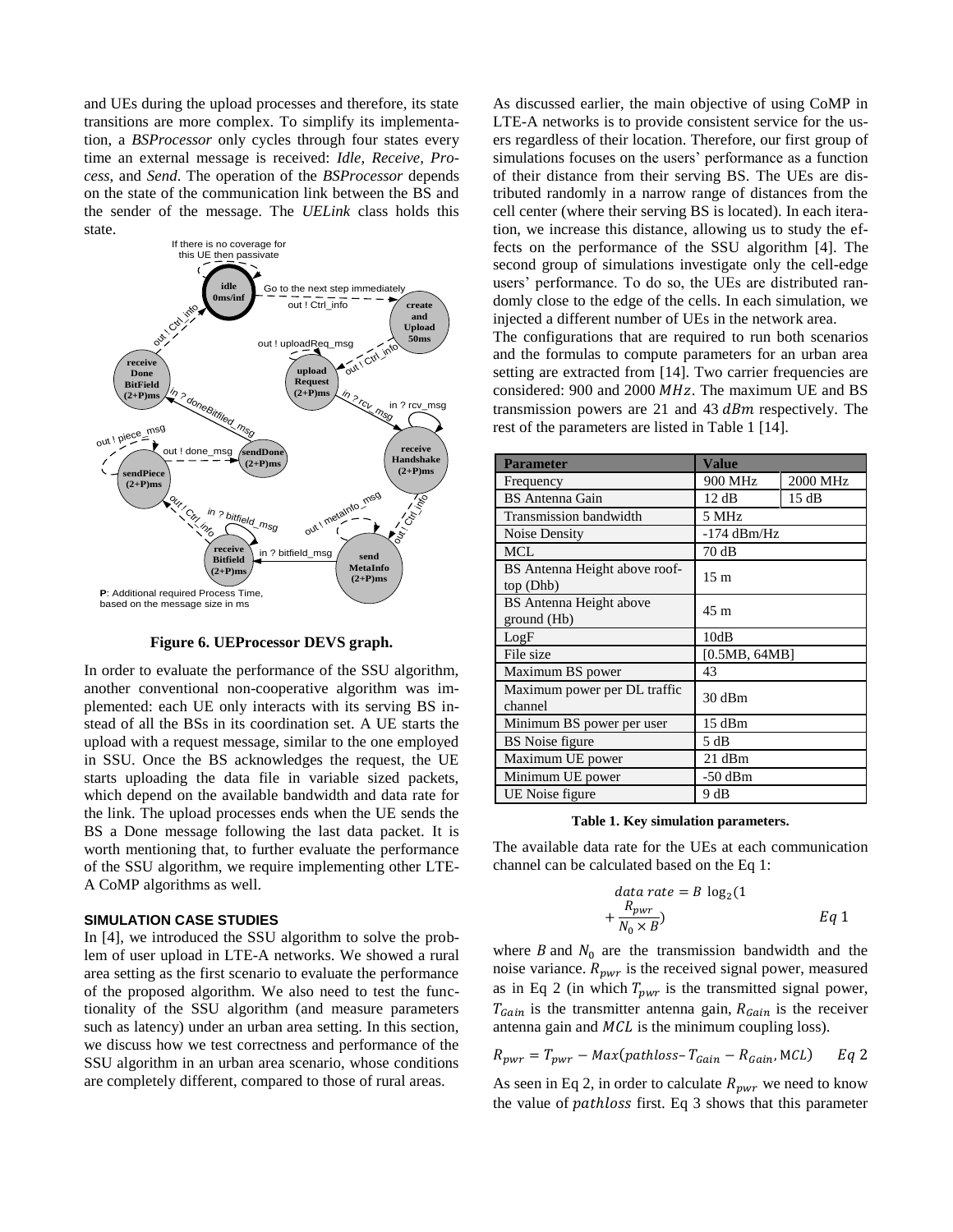is measured based on the log-normally distributed shadowing with standard deviation of  $10dB (Log F)$  and macro cell propagation model for urban area  $(L_{urban})$ .

$$
pathloss = L_{urban} + LogF
$$

The macro cell propagation model for urban area, which is denoted as  $L_{urban}$ , is calculated using Eq 4:

$$
L_{urban} = (40 * (1 - (4.10^{-3} * Dhb)) * log_{10} R)
$$
  
- (18 \* log<sub>10</sub> Dhb) + (21 \* log<sub>10</sub> f)  
+ 80dB  
Eq 4

where  $R$ ,  $f$  and  $Dhb$  are the BS-UE separation (km), the carrier frequency (MHz) and the BS antenna height (m).

The *UERegistry* Atomic model takes care of the periodical update of the UEs' positions in the covered area. This can be done based on the UEs' locations, their random destinations and their speed. This process updates the macro cell propagation model of the links between each pair of BSs and UEs as well. Consequently, we can use the updated propagation model to calculate the received signal power at the receiver's side. Finally, the available data rate at the link between UEs and BSs can be calculated based on Eq 1. Besides these parameters, another study is required to investigate the influence of the SSU algorithm on the network backhaul to provide a more complete overall evaluation of the performance of the SSU algorithm.

In the first set of simulations, we used 17 BSs to provide radio coverage over a geographical area of 2800 x 3000 m. There are 64 active UEs and each of them uploads one file during the simulation. In each simulation, the UEs are located at a predefined distance range from their serving BSs. The width of this distance range in which UEs are located initially is 50 m. This means that in the first simulation the UEs are within the first 50 m around their serving BSs, and in the second iteration, they are located between 50 and 100 m from the serving BS, and so on. This way, we are able to study the effects of upload algorithms on the UEs performance while the UEs' distance from their serving BSs increases. It is worth to mention that each of the simulations continues until all the UEs complete their upload.

In simulations where UEs use the SSU algorithm to upload their data, they solely use their serving BS to upload their file while they are within a reasonable distance from their serving BS. As this distance increases, they may use a set of BSs to upload their file. This trend for those simulations in which UEs use the traditional non-cooperative algorithm is a bit different. In this kind of simulations, regardless of the UEs' distance from their serving BS, they just communicate with their serving BS.

In Figures 7-12, the horizontal axis shows the average UEs distance from their serving BSs. Figure 7 and Figure 8 show the average number of BSs that each UE communicates with during the uploading process for urban configuration with 900 MHz and 2000 MHz as carrier frequency. It is clear that for the standard scenarios (those ones that UEs use a traditional non-cooperative algorithm) there is just one BS that UEs communicate with all the time. In case of the SSU algorithm, as the UE distance from serving BS increases there is potential for the UEs to communicate with more than one BS during the upload process.





**Figure 8. Average number of connected BSs (2000 MHz)**

Figures 9 and 10 show the average upload time as a function of distance (for SSU and the conventional noncooperative algorithms). The upload process starts with the *UploadRequest* message from the UE (step 1 in Figure 2) and it ends when the UE receives the *BitField* message from its serving BS (step 9 in Figure 2).



**Figure 9. File upload time vs. Distance (900 MHz)**

Figures 9 and 10 reveal that as the UEs' distance from the cell center increases, the rate of increase in average upload time for the standard algorithm is higher than that of the SSU. This means that SSU provides a better performance for its users. The effects of SSU on the upload process can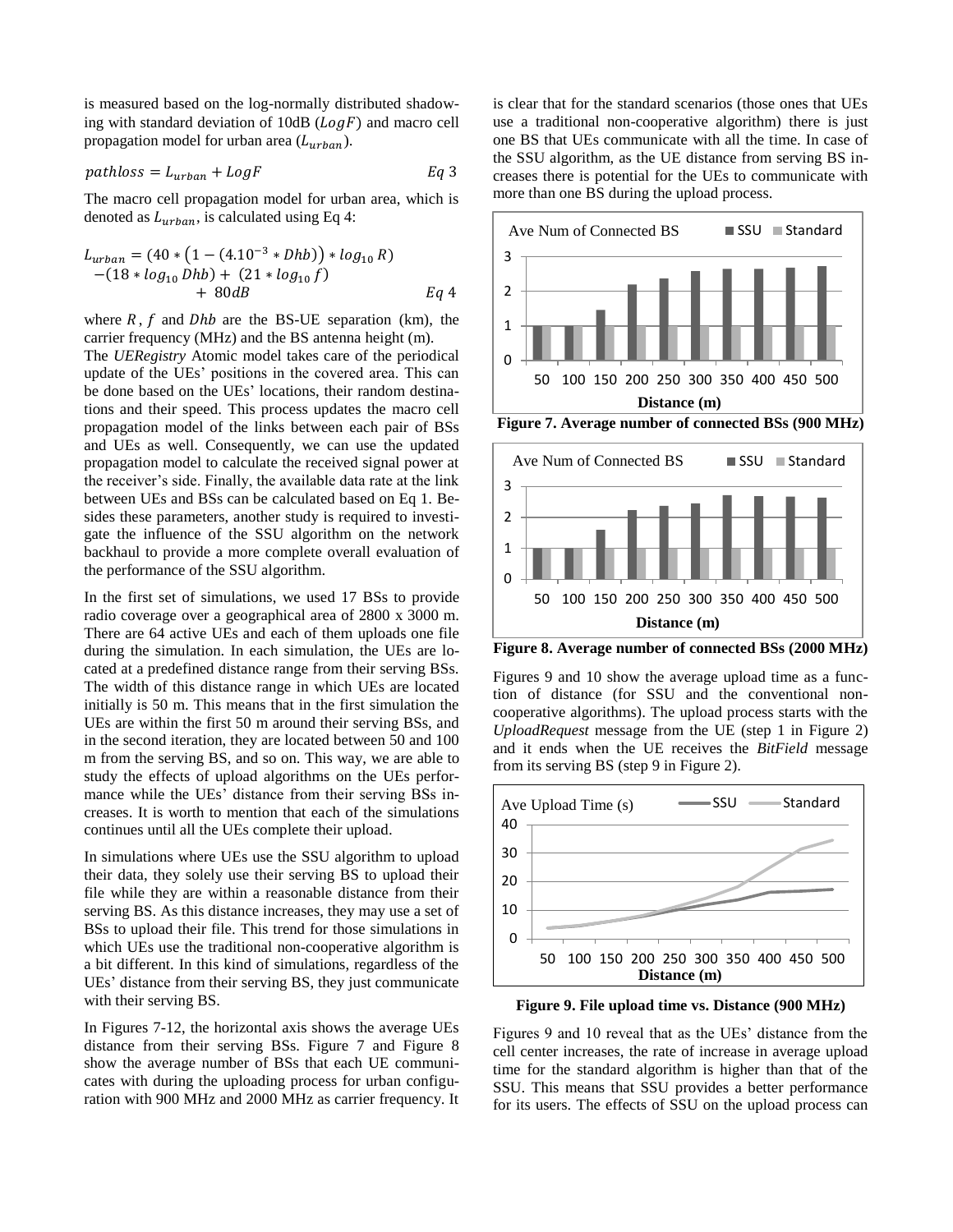be seen more clearly, when the UEs are about 300 to 500 m away from the cell center. Figures 11 and 12 show the comparison between SSU and the standard algorithm with respect to the average data rate they provide for the UEs during the simulations. It can be seen in these figures that the average data rate that SSU algorithm provides for its cell-edge users (located around 500 m from the cell center) is almost double the average data rate that the standard algorithm provides. Again, this shows the performance gains made available by the SSU algorithm for the uplink channels of cell-edge users.



**Figure 10. File upload time vs. Distance (2000 MHz)**



**Figure 12. Data rate vs. Distance from BS (2000 MHz) Distance (m)**

In the second set of simulations, the designated urban area required 16 BSs to provide coverage for the entire area. The main goal of this set of simulation is to study the effect of increasing the number of cell-edge UEs on the performance of SSU. We considered a limited scale scenario. We began with 16 cell-edge UEs in the first round of simulations and we increased the number of the UEs on each of the following iterations by 16. In the last round of simulations, we had 160 active cell-edge UEs. In a CoMP scenario, as the number of the cell-edge UEs increases, the number of the required coordination sets increases as well. This means a BS may need to deal with more UEs (the UEs belong to this BS cell and the UEs from neighboring cells) compared to conventional non-cooperative algorithm (in which each BS only deals with the UEs of its cell). The important point is that the increase in the number of coordination sets imposes an overhead on the processing resources (BSs) and on the backhaul (X2 links). Therefore, there should be a trade-off between the number of coordination sets, and the overhead on the BSs and the backhaul.

In Figures 13-16, the horizontal axis shows the number of the UEs in the coverage area. Figure 13 shows that the SSU algorithm helped the cell-edge UEs upload their data in a shorter period of time compared to the standard method. In addition, SSU provided better services for its users even when the number of UEs increased. Similarly, in Figure 14, SSU provided a higher data rate for its users and maintained its quality of service while the number of UEs increased. Figures 15 and 16 provide similar conclusions regarding the performance of SSU. These figures show that the SSU algorithm provides lower latency and higher data rate for its users, compared to the standard method and it could offer an equivalent quality of service even when we increased the number of the UEs in the coverage area. Although these simulations show the effectiveness of SSU algorithm in the limited scale scenarios, but as the next step, we need to perform additional simulations with a larger number of UEs to study the performance of SSU and its effect on the mobile network backhaul in more depth.



**Figure 13. Upload time vs. number of UEs (900 MHz)**

## **CONCLUSION**

We have used the Discrete Event System Specification formalism (DEVS) for modeling and simulating LTE-A mobile networks using two protocols: Shared Segmented Upload algorithm (SSU) and a conventional noncooperative method. The CD++ software was used as the platform to implement and test both algorithms in an urban area setting. The SSU is an uplink schema for LTE-A networks. The simulation results in this study confirmed that in an urban area, the cell-edge users would have better per